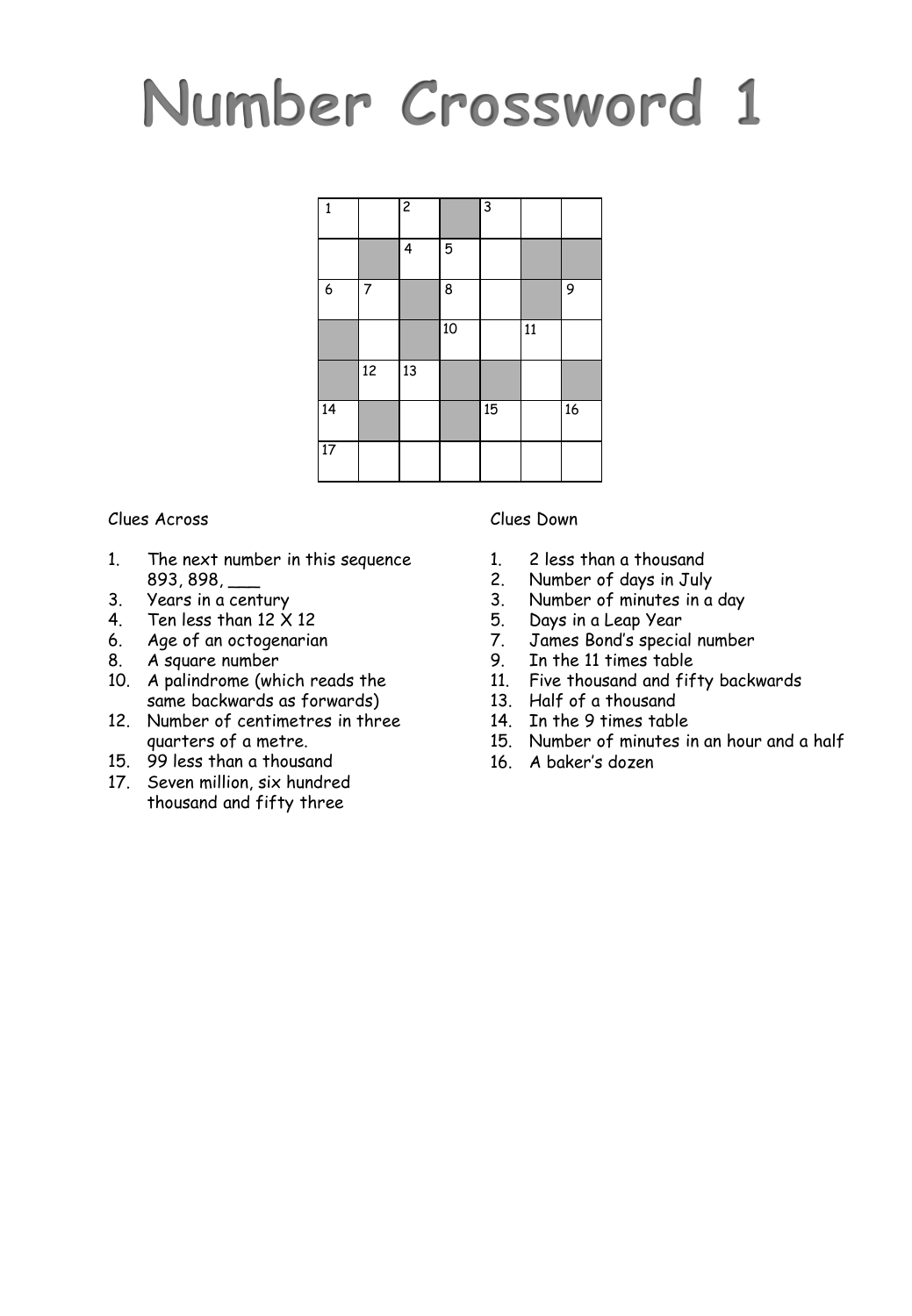## **Number Crossword 2**

| $\mathbf{1}$ | $\overline{c}$ | 3  |    | 4  |   |    | 5  |
|--------------|----------------|----|----|----|---|----|----|
| 6            |                |    |    |    |   |    |    |
|              |                | 7  |    |    | 8 | 9  |    |
| 10           | 11             |    |    | 12 |   |    |    |
| 13           |                |    | 14 |    |   |    | 15 |
|              |                | 16 |    |    |   | 17 |    |
| 18           | 19             |    |    |    |   | 20 | 21 |
| 22           |                |    | 23 |    |   |    |    |

Clues Across

- 1. Two less than one thousand
- 4. The year after 2001
- 6. James Bond's special number
- 7. The number of seconds in one minute
- 8.  $27 \square 10 =$
- 10. Number of days in a leap year
- 12. 320 +222 =
- 13. Unlucky for some
- 14. Number of cms in a metre
- 15. The name of this number has this number of letters

16. Write ninety four thousand as a number

- 18. Half of 700
- 20. Three lots of 25
- 22. In the 11 times table

23. Write fifty thousand seven hundred and five as a number.

#### Clues Down

- 1. This number is in the tens counting
- pattern
- 2. Double 45

3. A four digit number where each digit is one lower than the number before

- 4. There were this many blackbirds baked in the pie
- 5. Two centuries in cricket is this many runs.
- 8. Two thousand four hundred
- 9.  $9 \times 8 =$
- 10. The number of days in October
- 11. Seven less than seventy
- 12. Half of one thousand
- 14. Number of days in a fortnight
- 16. Number of minutes in an hour and a half
- 17. Rearrange the numerals in seven hundred

to fit this space

- 18. A number in the 6 and 9 times tables
- 19.  $7 \times 8 =$
- 21. Add the digits to make 10